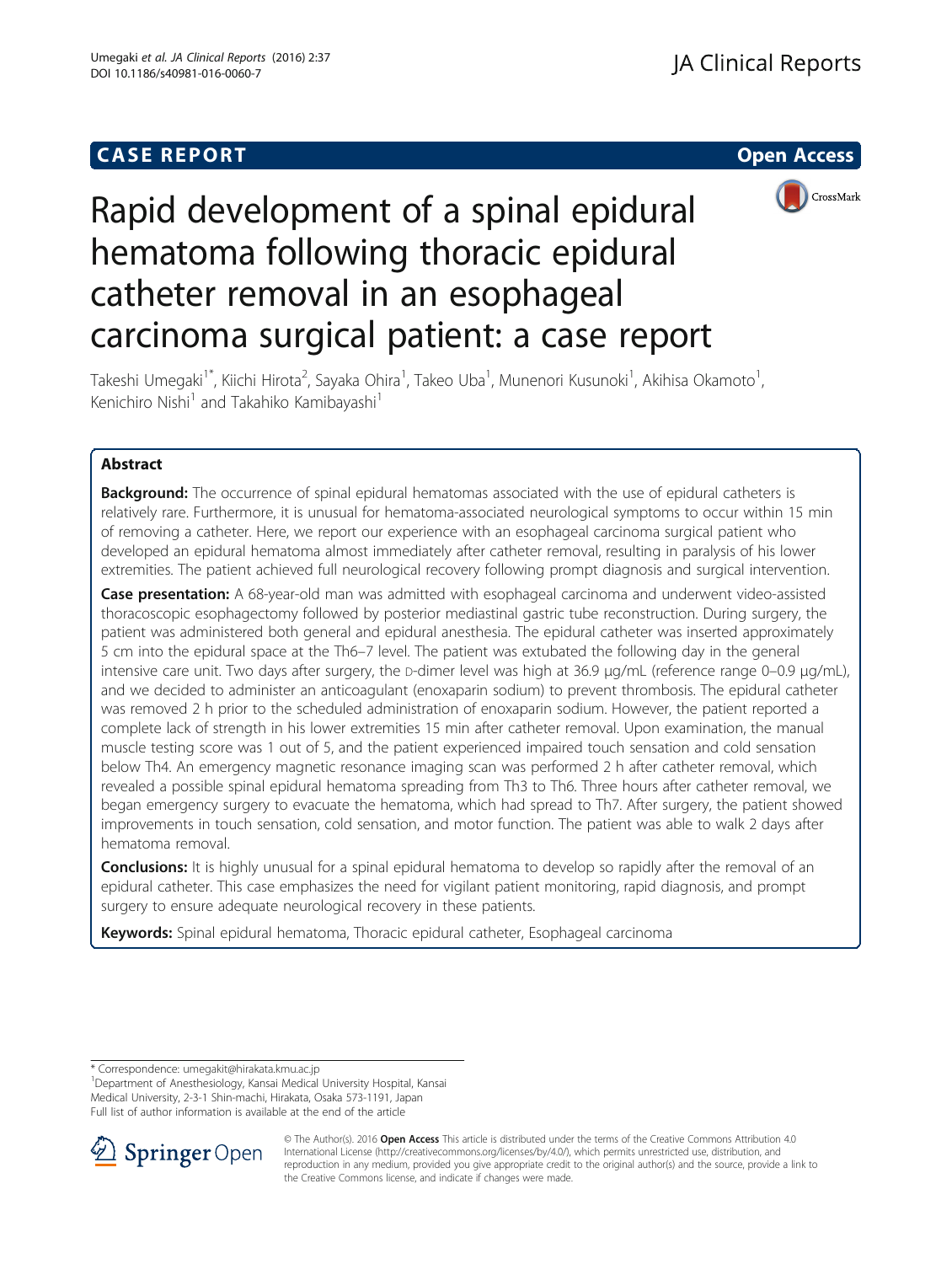### Background

Several studies have described the occurrence of spinal epidural hematomas associated with the placement and removal of epidural catheters [\[1](#page-3-0)–[4\]](#page-3-0). Due to the association between the duration of hematoma-induced spinal cord compression and the degree of neurological symptoms [[5\]](#page-3-0), prompt diagnosis and surgical treatment are critically important determinants of neurological recovery. As the progression of severe symptoms generally occurs after an epidural catheter has been placed for more than 6 h [\[6](#page-3-0)], it is exceedingly unusual for hematomainduced paralysis to occur within 15 min of catheter removal. Here, we report our experience of an esophageal carcinoma surgical patient who developed paralysis of his lower extremities due to an epidural hematoma that had occurred within 15 min after removing a thoracic epidural catheter. Neurological recovery of the patient was accomplished through prompt diagnosis and surgical treatment.

## Case presentation

The patient was a 68-year-old man of 166 cm height and 60 kg weight who was diagnosed with an esophageal carcinoma (T3N1M0, stage III). We performed videoassisted thoracoscopic esophagectomy followed by posterior mediastinal gastric tube reconstruction. There was no indication of coagulopathy prior to surgery. The activated partial thromboplastin time (APTT) was 27.2 s (reference range 23–35 s), prothrombin time (PT) was 108.0% (reference range 75–130%), and platelet count was  $24.4 \times 10^4/\mu$ L (reference range  $14-34 \times 10^4/\mu$ L).

Anesthesia was provided using a combination of general and epidural anesthesia. For the latter, the epidural catheter was inserted at the Th6–7 level and advanced approximately 5 cm into the epidural space. We did not observe any neurological symptoms, hemorrhage, or dural puncture during catheter implantation. Propofol and fentanyl were administered intravenously to induce anesthesia, and endotracheal intubation was carried out after rocuronium administration. Anesthesia was maintained using oxygen/air/desflurane with additional rocuronium as needed. For intraoperative analgesia, a total of 20 mL of 1.5% lidocaine was administered via the epidural catheter. Following video-assisted thoracoscopic resection of the esophagus, we reconstructed the gastric tube through laparotomy and performed cervical esophageal anastomosis using the posterior mediastinal route. In addition, we also performed regional lymphadenectomy (in three nodal regions) and enterostomy. The operation time and anesthesia time were 405 and 536 min, respectively. Blood loss during surgery was 221 mL.

After surgery, the patient was moved to the general intensive care unit and was extubated the following day; no neurological deficits were observed at this point. Two days after surgery, APTT, PT, and platelet count were within normal limits. However, high levels of D-dimer (36.9 μg/mL; reference range 0–0.9 μg/mL) indicated a need to prevent thrombosis, and we decided to administer enoxaparin sodium (Clexane™, SANOFI, Tokyo, Japan), a low-molecular-weight heparin, as an anticoagulant. At that time, fibrinogen level was 419 mg/dL (reference range 150–350 mg/dL), APTT was 29.1 s, PT was 81.4%, and platelet count was  $5.4 \times 10^4/\mu$ L. The epidural catheter was removed 2 h before the scheduled administration of enoxaparin sodium. The patient was placed in the decubitus position for catheter removal, and the catheter was removed smoothly without resistance.

Fifteen minutes after catheter removal, the patient complained of a complete lack of strength in both of his lower extremities. The patient had a manual muscle testing score of 1 (out of a possible 5), and he reported a lack of touch sensation and cold sensation below Th4. Due to this unexpected development, an emergency magnetic resonance imaging (MRI) scan was performed 2 h after catheter removal, which indicated a possible spinal epidural hematoma spreading from Th3 to Th6 (Fig. 1). As shown in Fig. [2,](#page-2-0) the hematoma was pressing the spinal cord toward the ventral side. The patient experienced involuntary movements in his lower extremities during MRI scanning. Three hours after catheter removal, we began emergency surgery to remove the hematoma. Within an hour, we had confirmed and removed a hematoma that spanned from Th3 to Th7; the hematoma had spread to another spinal segment since



Fig. 1 T2-weighted sagittal magnetic resonance image. The spinal epidural hematoma (circle) is indicated by the hyperintense region in the epidural space from Th3 to Th6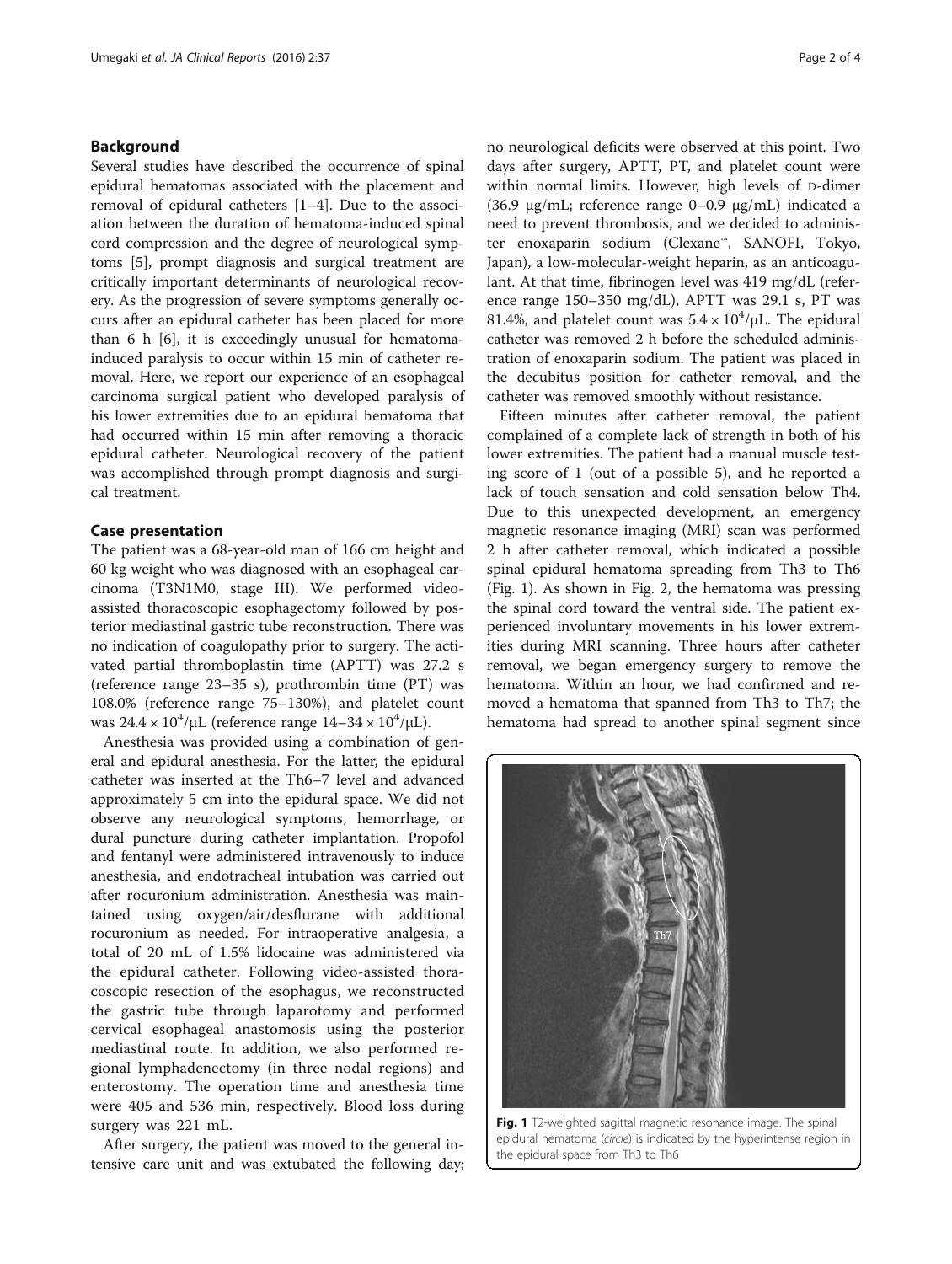<span id="page-2-0"></span>

spinal cord toward the ventral side

the MRI scan had been performed. After surgery, the patient demonstrated gradual improvements in touch sensation, cold sensation, and motor function. The patient was able to walk 2 days after hematoma removal, and involuntary movements ceased after 7 days.

## Discussion

Catheter-associated spinal epidural hematomas can occur during catheter placement or removal, and incidence has been reported to range from 2 to 20 cases per 100,000 epidural procedures [\[4](#page-3-0), [7, 8](#page-3-0)]. Despite their relatively low incidence, these hematomas are widely recognized by anesthesiologists as a possible deleterious complication of epidural anesthesia. Furthermore, the development and progression of hematomas associated with epidural anesthesia is relatively slow and is generally characterized by symptoms such as dorsalgia, impaired motor function (paraplegia), and sensory abnormalities; intense pain also occurs in many cases [\[6](#page-3-0)]. In the present case, the patient rapidly developed paraplegia and sensory abnormalities without any intense back pain. Rapid diagnosis was facilitated through the use of T2-weighted MRI, which produced clear visualization of the hematoma. Previous investigations of the time course of spinal epidural hematoma development reported that paraplegia can occur as early as 1 h after catheter removal, with some cases developing symptoms after more than 24 h [[1, 9\]](#page-3-0). In contrast, the case described here is unusual in the rapid manifestation of neurological symptoms after catheter removal.

The epidural cavity, which lies between the lamina externa and lamina interna, contains loose connective tissue, adipose tissue, and venous plexuses. Therefore, the veins in the epidural cavity constitute the primary source of epidural hematomas. In the report by Gulur et al., epidural hematomas occurred in patients with abnormal coagulation parameters after the epidural catheter had been removed [[2\]](#page-3-0), indicating the importance of conducting follow-up examinations. Although our case patient did not develop paraplegia or sensory abnormalities during the 2 days when the epidural catheter was implanted, these symptoms rapidly developed after catheter removal, suggesting that a venous plexus was damaged during the removal process. This supposition was supported by the absence of arterial hemorrhage or arteriovenous malformation during surgery. However, it is interesting that the degree of hemorrhage from a vein could result in such rapid onset of neurological symptoms.

The following abnormal coagulation parameters during the perioperative period have been identified as risk factors for epidural hematoma occurrence: APTT >35 s, international normalized ratio of PT >1.5, and platelet count <10 ×  $10^4/\mu$ L [\[2](#page-3-0)]. However, our case patient fulfilled none of these criteria for abnormal parameters. The levels of D-dimers, a fibrin degradation product, generally increase in patients with thrombotic disease or after undergoing surgery [[10\]](#page-3-0). Despite the usefulness of D-dimer levels in the exclusion of deep-vein thrombosis [[11\]](#page-3-0), there is also a need to perform ultrasonography of the veins in the lower extremities for accurate diagnoses. Although our case patient underwent ultrasound scanning, the field of view did not indicate any sign of thrombosis.

Studies have shown that patients with epidural hematomas should undergo surgical intervention within 8 h from the onset of symptoms to allow for neurological recovery [\[5](#page-3-0)]. In our case patient, we had detected and surgically evacuated the hematoma within 4 h after catheter removal. It is likely that the rapid response and surgical intervention were crucial in facilitating neurological recovery.

It should be noted that the increasingly prevalent use of postoperative anticoagulation therapy in recent years has provided the option of utilizing nerve blocks in place of epidural anesthesia. Peng and Wang reported that the use of a thoracic paravertebral intercostal nerve block was able to achieve satisfactory postoperative analgesia in esophageal cancer patients [\[12](#page-3-0)]. In our institution, however, analgesia control for thoracoabdominal surgery is generally performed using epidural anesthesia. The guidelines of the American Society of Regional Anesthesia and Pain Medicine for anticoagulant therapy recommend the use of a low-molecular-weight heparin